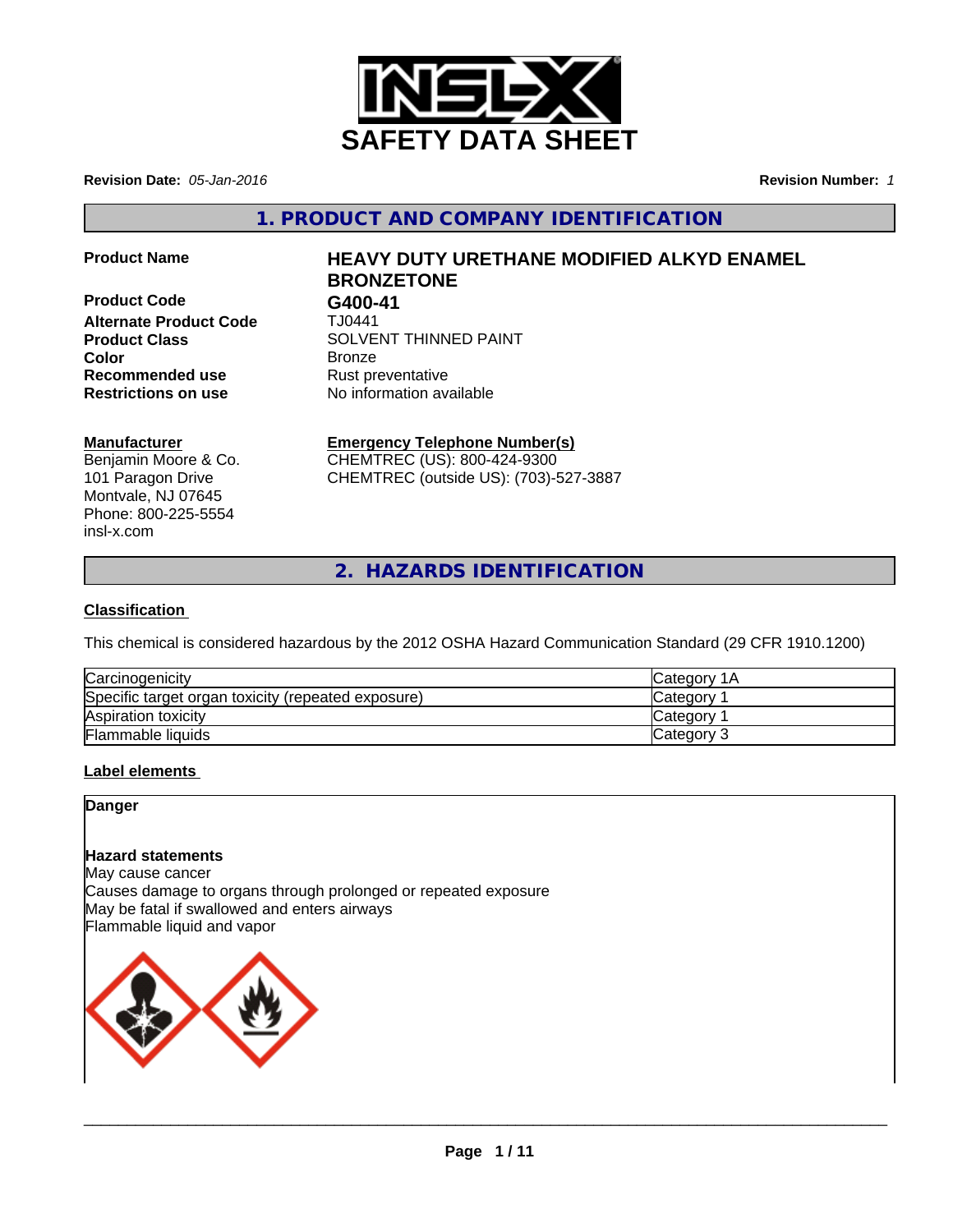### **Appearance** liquid **Odor** solvent

#### **Precautionary Statements - Prevention**

Obtain special instructions before use Do not handle until all safety precautions have been read and understood Use personal protective equipment as required Do not breathe dust/fume/mist/vapors/spray Wash face, hands and any exposed skin thoroughly after handling Do not eat, drink or smoke when using this product Keep away from heat/sparks/open flames/hot surfaces, no smoking Keep container tightly closed Ground/bond container and receiving equipment Use explosion-proof electrical/ventilating/lighting/equipment Use only non-sparking tools Take precautionary measures against static discharge

#### **Precautionary Statements - Response**

If exposed or concerned get medical attention **Skin** If on skin (or hair) take off immediately all contaminated clothing. Rinse skin with water **Ingestion** If swallowed immediately call a POISON CENTER or physician Do NOT induce vomiting **Fire** In case of fire use CO2, dry chemical, or foam for extinction

**Precautionary Statements - Storage** Store locked up Store in a well-ventilated place. Keep cool

### **Precautionary Statements - Disposal**

Dispose of contents/container to an approved waste disposal plant

### **Hazards not otherwise classified (HNOC)**

Not Applicable

### **Other information**

No information available

### **Other Hazards**

Rags, steel wool or waste soaked with this product may spontaneously catch fire if improperly discarded

### **3. COMPOSITION/INFORMATION ON INGREDIENTS**

| <b>Chemical Name</b>                       | <b>CAS-No</b> | Weight % (max) |
|--------------------------------------------|---------------|----------------|
| Limestone                                  | 1317-65-3     | 30             |
| Stoddard solvent                           | 8052-41-3     | 20             |
| Talc                                       | 14807-96-6    | 10             |
| Distillates, petroleum, hydrotreated light | 64742-47-8    |                |
| Titanium dioxide                           | 13463-67-7    |                |
| Carbon black                               | 1333-86-4     | 0.5            |
| Silica, crystalline                        | 14808-60-7    | 0.5            |
| Cobalt bis(2-ethylhexanoate)               | 136-52-7      | 0.5            |

# **4. FIRST AID MEASURES**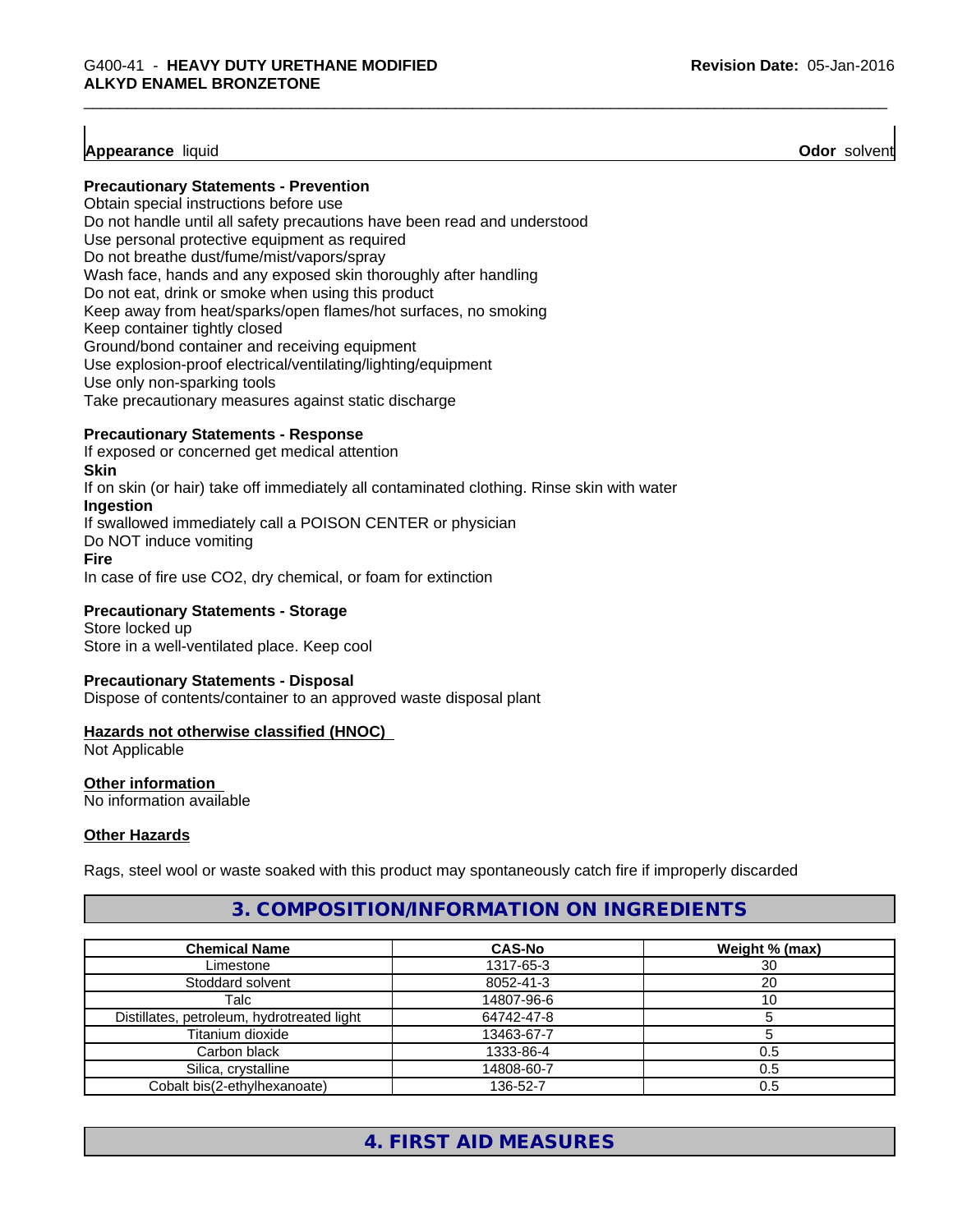| <b>General Advice</b>                            | If symptoms persist, call a physician. Show this safety data sheet to the doctor in<br>attendance.                                                                                                                      |  |  |  |
|--------------------------------------------------|-------------------------------------------------------------------------------------------------------------------------------------------------------------------------------------------------------------------------|--|--|--|
| <b>Eye Contact</b>                               | Immediately flush with plenty of water. After initial flushing, remove any contact<br>lenses and continue flushing for at least 15 minutes. Keep eye wide open while<br>rinsing. If symptoms persist, call a physician. |  |  |  |
| <b>Skin Contact</b>                              | Wash off immediately with soap and plenty of water removing all contaminated<br>clothes and shoes. If skin irritation persists, call a physician.                                                                       |  |  |  |
| <b>Inhalation</b>                                | Move to fresh air. If symptoms persist, call a physician.<br>If not breathing, give artificial respiration. Call a physician immediately.                                                                               |  |  |  |
| Ingestion                                        | Clean mouth with water and afterwards drink plenty of water. Do not induce<br>vomiting without medical advice. Never give anything by mouth to an unconscious<br>person. Consult a physician.                           |  |  |  |
| <b>Protection Of First-Aiders</b>                | Use personal protective equipment.                                                                                                                                                                                      |  |  |  |
| <b>Most Important</b><br><b>Symptoms/Effects</b> | No information available.                                                                                                                                                                                               |  |  |  |
| <b>Notes To Physician</b>                        | Treat symptomatically.                                                                                                                                                                                                  |  |  |  |

**5. FIRE-FIGHTING MEASURES**

| <b>Suitable Extinguishing Media</b>                                                          | surrounding environment.       | Foam, dry powder or water. Use extinguishing measures<br>that are appropriate to local circumstances and the                                                                                                                                |
|----------------------------------------------------------------------------------------------|--------------------------------|---------------------------------------------------------------------------------------------------------------------------------------------------------------------------------------------------------------------------------------------|
| <b>Protective Equipment And Precautions For</b><br><b>Firefighters</b>                       | and full protective gear.      | As in any fire, wear self-contained breathing apparatus<br>pressure-demand, MSHA/NIOSH (approved or equivalent)                                                                                                                             |
| <b>Specific Hazards Arising From The Chemical</b>                                            | vapors.                        | Combustible material. Closed containers may rupture if<br>exposed to fire or extreme heat. Keep product and empty<br>container away from heat and sources of ignition. Thermal<br>decomposition can lead to release of irritating gases and |
| <b>Sensitivity To Mechanical Impact</b>                                                      | No.                            |                                                                                                                                                                                                                                             |
| <b>Sensitivity To Static Discharge</b>                                                       | Yes                            |                                                                                                                                                                                                                                             |
| <b>Flash Point Data</b><br>Flash Point (°F)<br>Flash Point (°C)<br><b>Flash Point Method</b> | 104<br>40<br><b>PMCC</b>       |                                                                                                                                                                                                                                             |
| <b>Flammability Limits In Air</b>                                                            |                                |                                                                                                                                                                                                                                             |
| <b>Lower Explosion Limit</b><br><b>Upper Explosion Limit</b>                                 | Not available<br>Not available |                                                                                                                                                                                                                                             |
| <b>NFPA</b><br>Health: 1<br><b>Flammability: 2</b>                                           | <b>Instability: 0</b>          | <b>Special: Not Applicable</b>                                                                                                                                                                                                              |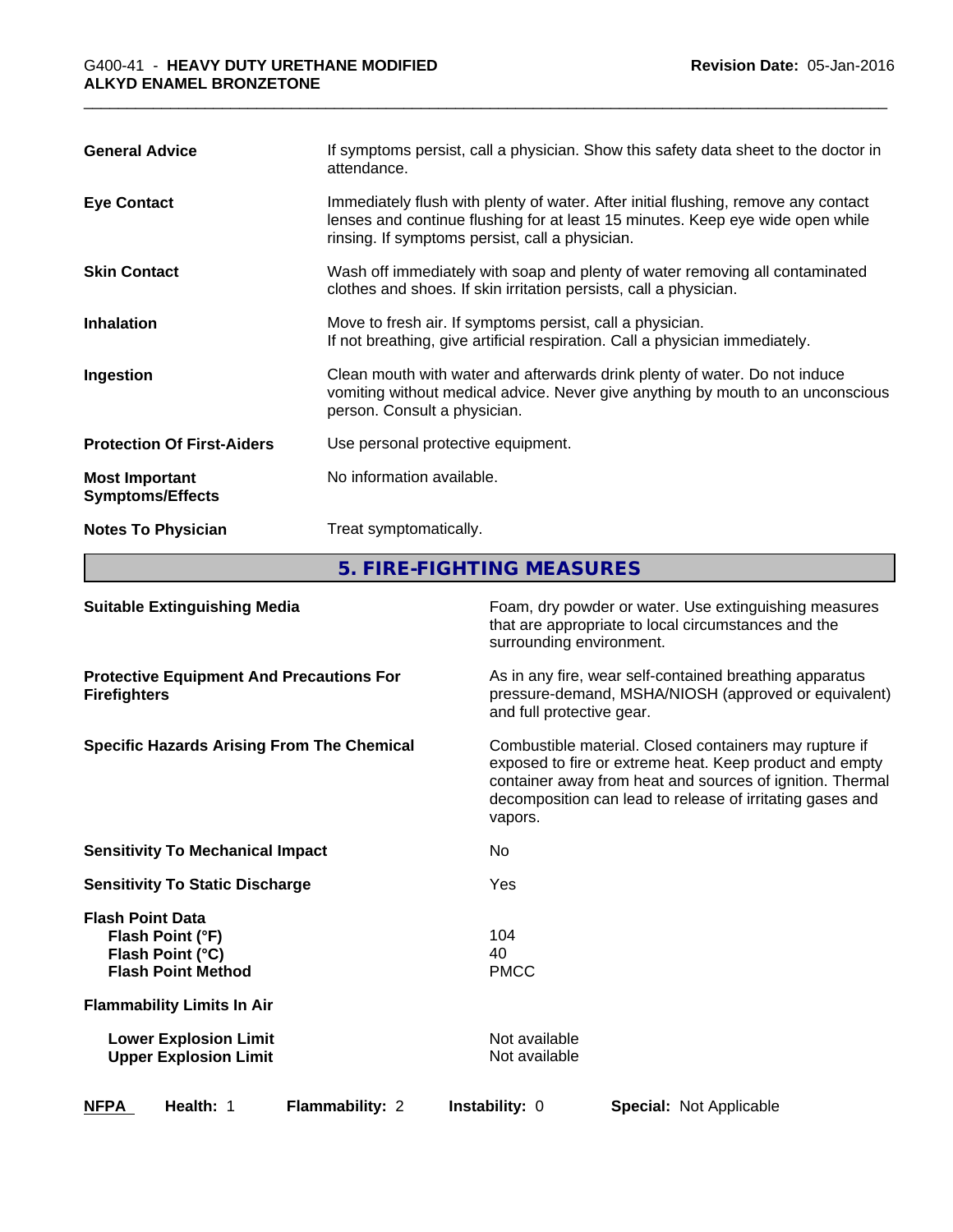### **NFPA Legend**

- 0 Not Hazardous
- 1 Slightly
- 2 Moderate
- 3 High
- 4 Severe

*The ratings assigned are only suggested ratings, the contractor/employer has ultimate responsibilities for NFPA ratings where this system is used.*

*Additional information regarding the NFPA rating system is available from the National Fire Protection Agency (NFPA) at www.nfpa.org.*

|                                  | <b>6. ACCIDENTAL RELEASE MEASURES</b>                                                                                                                                                                                                                                                                                                                                                         |  |
|----------------------------------|-----------------------------------------------------------------------------------------------------------------------------------------------------------------------------------------------------------------------------------------------------------------------------------------------------------------------------------------------------------------------------------------------|--|
| <b>Personal Precautions</b>      | Use personal protective equipment. Remove all sources of ignition.                                                                                                                                                                                                                                                                                                                            |  |
| <b>Other Information</b>         | Prevent further leakage or spillage if safe to do so. Do not allow material to<br>contaminate ground water system. Prevent product from entering drains. Do not<br>flush into surface water or sanitary sewer system. Local authorities should be<br>advised if significant spillages cannot be contained.                                                                                    |  |
| <b>Environmental Precautions</b> | See Section 12 for additional Ecological Information.                                                                                                                                                                                                                                                                                                                                         |  |
| <b>Methods For Clean-Up</b>      | Dam up. Soak up with inert absorbent material. Pick up and transfer to properly<br>labeled containers. Clean contaminated surface thoroughly.                                                                                                                                                                                                                                                 |  |
|                                  | 7. HANDLING AND STORAGE                                                                                                                                                                                                                                                                                                                                                                       |  |
| <b>Handling</b>                  | Use only in area provided with appropriate exhaust ventilation. Do not breathe<br>vapors or spray mist. Wear personal protective equipment. Take precautionary<br>measures against static discharges. To avoid ignition of vapors by static electricity<br>discharge, all metal parts of the equipment must be grounded. Keep away from<br>open flames, hot surfaces and sources of ignition. |  |
| <b>Storage</b>                   | Keep containers tightly closed in a dry, cool and well-ventilated place. Keep away<br>from heat. Keep away from open flames, hot surfaces and sources of ignition.<br>Keep in properly labeled containers. Keep out of the reach of children.                                                                                                                                                 |  |
|                                  | <b>DANGER</b> - Rags, steel wool or waste soaked with this product may spontaneously<br>catch fire if improperly discarded. Immediately after use, place rags, steel wool or<br>waste in a sealed water-filled metal container.                                                                                                                                                               |  |
| <b>Incompatible Materials</b>    | Incompatible with strong acids and bases and strong oxidizing agents.                                                                                                                                                                                                                                                                                                                         |  |

# **8. EXPOSURE CONTROLS / PERSONAL PROTECTION**

### **Exposure Limits**

| <b>Chemical Name</b> | <b>ACGIH</b>                    | <b>OSHA</b>                                       |
|----------------------|---------------------------------|---------------------------------------------------|
| Limestone            | N/E                             | 15 mg/m <sup>3</sup> - TWA total                  |
|                      |                                 | $5 \text{ mg/m}^3$ - TWA                          |
| Stoddard solvent     | 100 ppm - $TWA$                 | 2900 mg/m <sup>3</sup> - TWA                      |
|                      |                                 | 500 ppm - TWA                                     |
| Talc                 | $2 \text{ mg/m}^3$ - TWA        | 20 mppcf - TWA                                    |
| Titanium dioxide     | 10 mg/m <sup>3</sup> - TWA      | 15 mg/m <sup>3</sup> - TWA                        |
| Carbon black         | $3.5 \text{ mg/m}^3$ - TWA      | $3.5 \text{ mg/m}^3$ - TWA                        |
| Silica, crystalline  | $0.025$ mg/m <sup>3</sup> - TWA | respirable - $(10)/(%SiO2 + 2)$ mg/m <sup>3</sup> |
|                      |                                 | <b>TWA</b>                                        |
|                      |                                 | $-$ (250)/(%SiO2 + 5) mppcf<br>respirable         |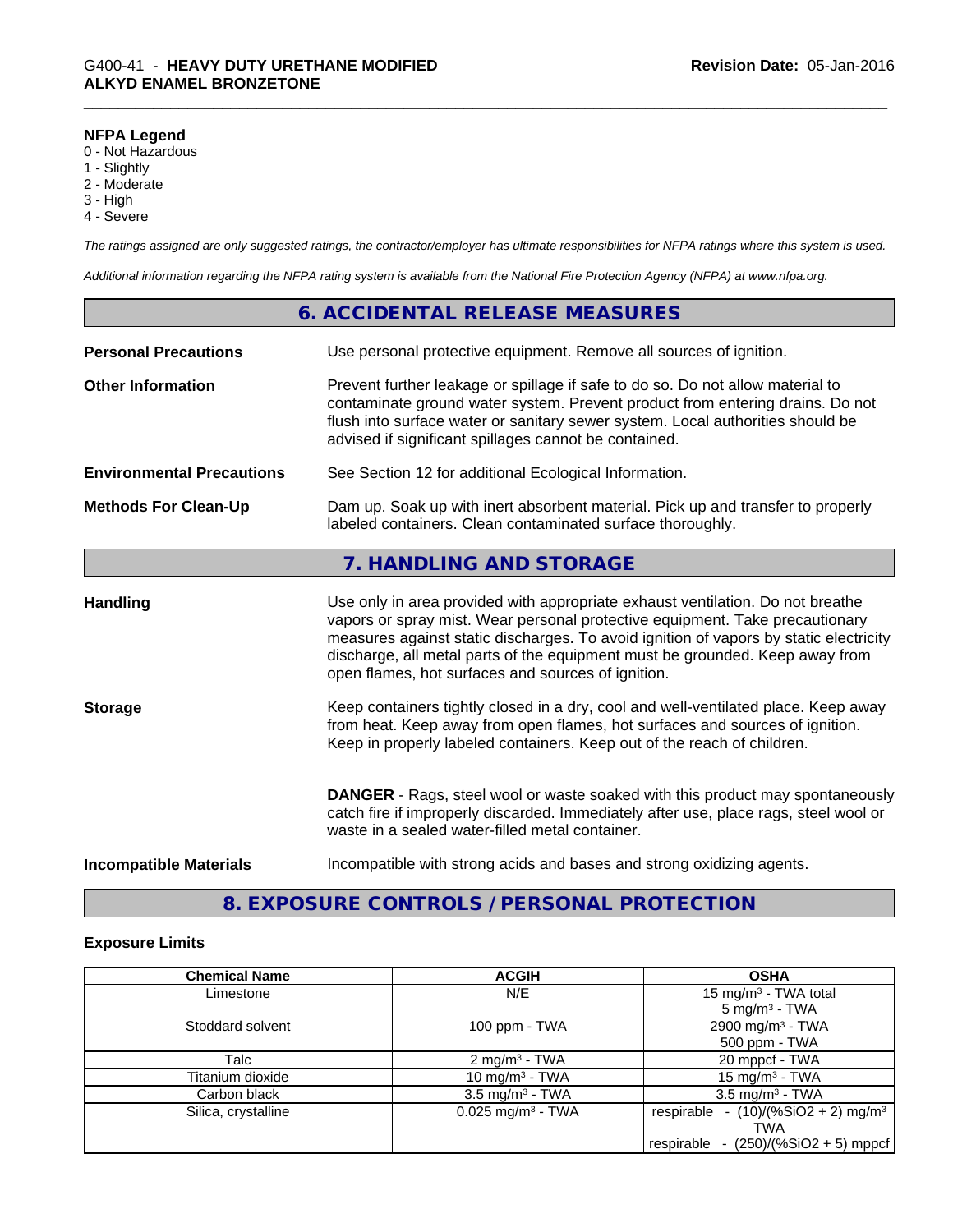| <b>TWA</b><br>(%SiO2 +<br>1101<br>total<br>dust<br>mg/m <sup>3</sup><br>31 I V<br>$\sim$<br>$\sim$<br><b>TWA</b> |  |
|------------------------------------------------------------------------------------------------------------------|--|
|------------------------------------------------------------------------------------------------------------------|--|

#### **Legend**

ACGIH - American Conference of Governmental Industrial Hygienists Exposure Limits OSHA - Occupational Safety & Health Administration Exposure Limits N/E - Not Established

| <b>Engineering Measures</b> | Ensure adequate ventilation, especially in confined areas. |  |
|-----------------------------|------------------------------------------------------------|--|
|-----------------------------|------------------------------------------------------------|--|

### **Personal Protective Equipment**

| <b>Eye/Face Protection</b><br><b>Skin Protection</b><br><b>Respiratory Protection</b> | Safety glasses with side-shields.<br>Long sleeved clothing. Protective gloves.<br>In operations where exposure limits are exceeded, use a NIOSH approved<br>respirator that has been selected by a technically qualified person for the specific<br>work conditions. When spraying the product or applying in confined areas, wear a<br>NIOSH approved respirator specified for paint spray or organic vapors. |
|---------------------------------------------------------------------------------------|----------------------------------------------------------------------------------------------------------------------------------------------------------------------------------------------------------------------------------------------------------------------------------------------------------------------------------------------------------------------------------------------------------------|
| <b>Hygiene Measures</b>                                                               | Avoid contact with skin, eyes and clothing. Remove and wash contaminated<br>clothing before re-use. Wash thoroughly after handling. When using do not eat,<br>drink or smoke.                                                                                                                                                                                                                                  |

# **9. PHYSICAL AND CHEMICAL PROPERTIES**

| Appearance                           | liquid                   |
|--------------------------------------|--------------------------|
| Odor                                 | solvent                  |
| <b>Odor Threshold</b>                | No information available |
| Density (Ibs/gal)                    | $10.7 - 10.8$            |
| <b>Specific Gravity</b>              | $1.28 - 1.29$            |
| рH                                   | No information available |
| <b>Viscosity (cps)</b>               | No information available |
| <b>Solubility</b>                    | No information available |
| <b>Water Solubility</b>              | No information available |
| <b>Evaporation Rate</b>              | No information available |
| <b>Vapor Pressure</b>                | No information available |
| <b>Vapor Density</b>                 | No information available |
| Wt. % Solids                         | $70 - 80$                |
| Vol. % Solids                        | $55 - 65$                |
| Wt. % Volatiles                      | $20 - 30$                |
| <b>Vol. % Volatiles</b>              | $35 - 45$                |
| <b>VOC Regulatory Limit (g/L)</b>    | $340$                    |
| <b>Boiling Point (°F)</b>            | 315                      |
| <b>Boiling Point (°C)</b>            | 157                      |
| <b>Freezing Point (°F)</b>           | No information available |
| <b>Freezing Point (°C)</b>           | No information available |
| Flash Point (°F)                     | 104                      |
| Flash Point (°C)                     | 40                       |
| <b>Flash Point Method</b>            | <b>PMCC</b>              |
| <b>Flammability (solid, gas)</b>     | Not applicable           |
| <b>Upper Explosion Limit</b>         | No information available |
| <b>Lower Explosion Limit</b>         | No information available |
| <b>Autoignition Temperature (°F)</b> | No information available |
| <b>Autoignition Temperature (°C)</b> | No information available |
| Decomposition Temperature (°F)       | No information available |
| Decomposition Temperature (°C)       | No information available |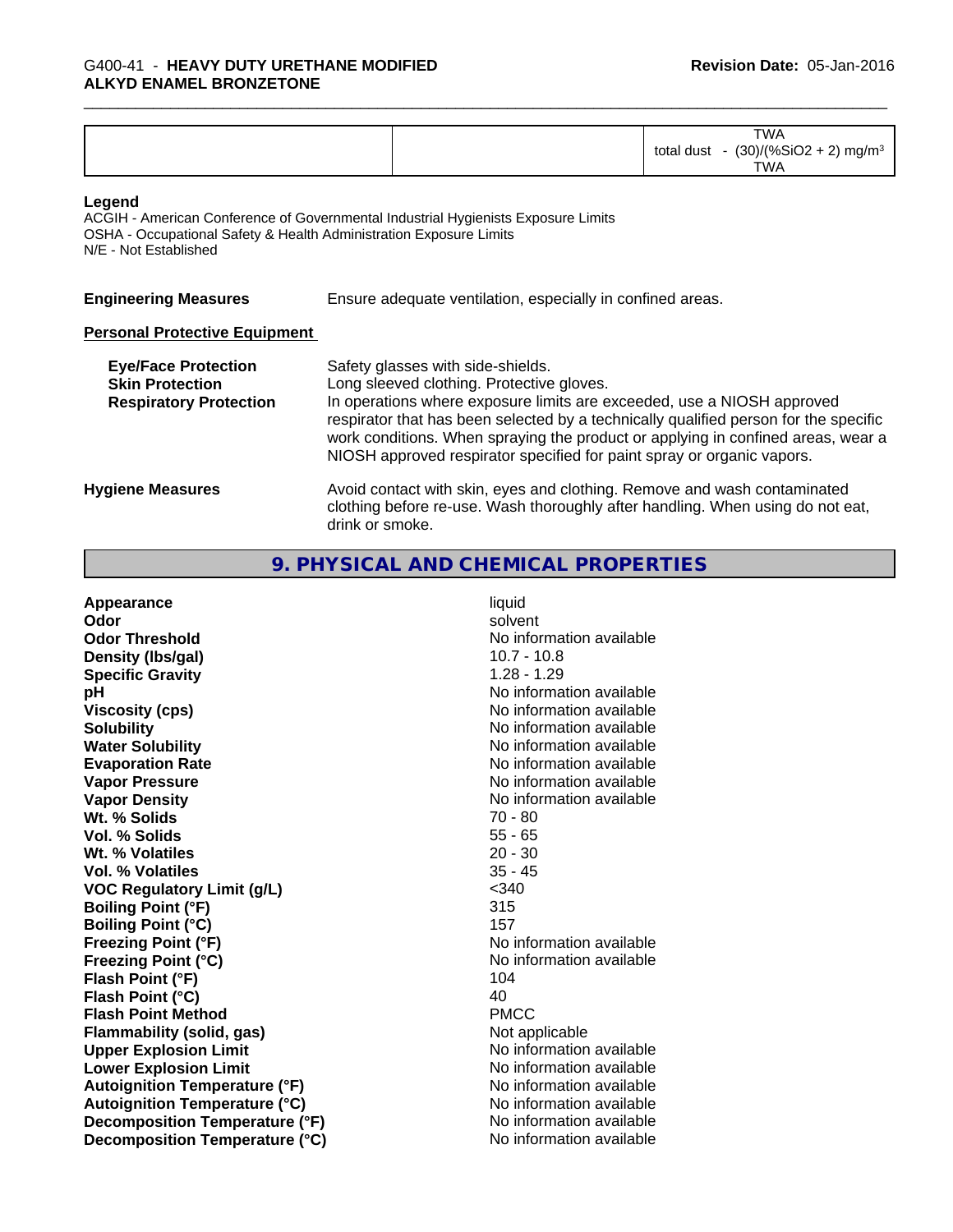**Partition Coefficient (n-octanol/water)** No information available

|                                                                                                          |                                                                                                                                                                                                                                                                                                                           | <b>10. STABILITY AND REACTIVITY</b>                                                        |
|----------------------------------------------------------------------------------------------------------|---------------------------------------------------------------------------------------------------------------------------------------------------------------------------------------------------------------------------------------------------------------------------------------------------------------------------|--------------------------------------------------------------------------------------------|
| <b>Reactivity</b>                                                                                        |                                                                                                                                                                                                                                                                                                                           | Not Applicable                                                                             |
| <b>Chemical Stability</b>                                                                                | Stable under normal conditions. Hazardous polymerisation<br>does not occur.                                                                                                                                                                                                                                               |                                                                                            |
| <b>Conditions To Avoid</b>                                                                               |                                                                                                                                                                                                                                                                                                                           | Keep away from open flames, hot surfaces, static<br>electricity and sources of ignition.   |
| <b>Incompatible Materials</b>                                                                            |                                                                                                                                                                                                                                                                                                                           | Incompatible with strong acids and bases and strong<br>oxidizing agents.                   |
| <b>Hazardous Decomposition Products</b>                                                                  |                                                                                                                                                                                                                                                                                                                           | Thermal decomposition can lead to release of irritating<br>gases and vapors.               |
| <b>Possibility Of Hazardous Reactions</b>                                                                |                                                                                                                                                                                                                                                                                                                           | None under normal conditions of use.                                                       |
|                                                                                                          |                                                                                                                                                                                                                                                                                                                           | 11. TOXICOLOGICAL INFORMATION                                                              |
| <b>Product Information</b>                                                                               |                                                                                                                                                                                                                                                                                                                           |                                                                                            |
| Information on likely routes of exposure                                                                 |                                                                                                                                                                                                                                                                                                                           |                                                                                            |
| <b>Principal Routes of Exposure</b>                                                                      | Eye contact, skin contact and inhalation.                                                                                                                                                                                                                                                                                 |                                                                                            |
| <b>Acute Toxicity</b>                                                                                    |                                                                                                                                                                                                                                                                                                                           |                                                                                            |
| <b>Product Information</b>                                                                               | Repeated or prolonged exposure to organic solvents may lead to permanent brain<br>and nervous system damage. Intentional misuse by deliberately concentrating and<br>inhaling vapors may be harmful or fatal.                                                                                                             |                                                                                            |
| Information on toxicological effects                                                                     |                                                                                                                                                                                                                                                                                                                           |                                                                                            |
| <b>Symptoms</b>                                                                                          | No information available.                                                                                                                                                                                                                                                                                                 |                                                                                            |
|                                                                                                          |                                                                                                                                                                                                                                                                                                                           | Delayed and immediate effects as well as chronic effects from short and long-term exposure |
| Eye contact<br><b>Skin contact</b>                                                                       | Contact with eyes may cause irritation.<br>May cause skin irritation and/or dermatitis. Prolonged skin contact may defat the                                                                                                                                                                                              |                                                                                            |
| Ingestion                                                                                                | skin and produce dermatitis.<br>Ingestion may cause irritation to mucous membranes. Small amounts of this                                                                                                                                                                                                                 |                                                                                            |
| Inhalation                                                                                               | product aspirated into the respiratory system during ingestion or vomiting may<br>cause mild to severe pulmonary injury, possibly progressing to death.<br>High vapor / aerosol concentrations are irritating to the eyes, nose, throat and<br>lungs and may cause headaches, dizziness, drowsiness, unconsciousness, and |                                                                                            |
| Sensitization:<br><b>Neurological Effects</b><br><b>Mutagenic Effects</b><br><b>Reproductive Effects</b> | other central nervous system effects.<br>No information available.<br>No information available.<br>No information available.<br>No information available.                                                                                                                                                                 |                                                                                            |

- 
- **Developmental Effects** No information available.<br> **Target Organ Effects** No information available.

**Target Organ Effects<br><b>STOT** - repeated exposure **STOT - repeated exposure** Causes damage to organs through prolonged or repeated exposure if inhaled. Contains: Crystalline Silica which has been determined to be carcinogenic to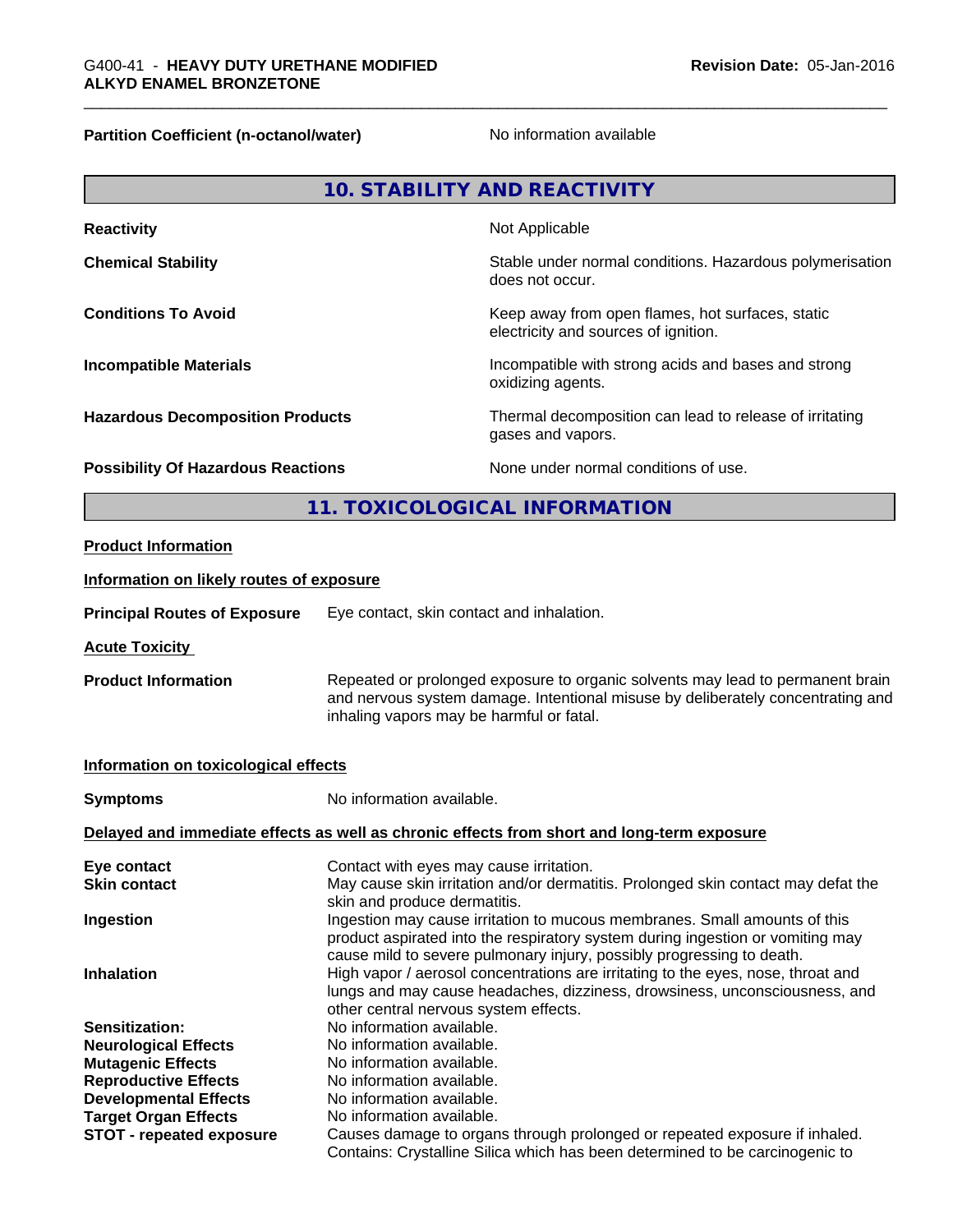| <b>STOT - single exposure</b> | humans by IARC (1) when in respirable form. Risk of cancer depends on duration<br>and level of inhalation exposure to spray mist or dust from sanding the dried paint.<br>No information available. |
|-------------------------------|-----------------------------------------------------------------------------------------------------------------------------------------------------------------------------------------------------|
| Other adverse effects         | No information available.                                                                                                                                                                           |
| <b>Aspiration Hazard</b>      | May be harmful if swallowed and enters airways. Small amounts of this product                                                                                                                       |
|                               | aspirated into the respiratory system during ingestion or vomiting may cause mild                                                                                                                   |
|                               | to severe pulmonary injury, possibly progressing to death.                                                                                                                                          |

#### **Numerical measures of toxicity**

#### **The following values are calculated based on chapter 3.1 of the GHS document**

| <b>ATEmix (oral)</b>   | 98037 mg/kg |
|------------------------|-------------|
| <b>ATEmix (dermal)</b> | 45741 mg/kg |

#### **Component**

#### **Acute Toxicity**

Limestone LD50 Oral: 6,450 mg/kg (Rat) vendor data Stoddard solvent LD50 Oral: > 5,000 mg/kg (Rat) LD50 Dermal: > 3160 mg/kg (Rabbit) LC50 Inhalation (Vapor): > 6.1 mg/L (Rat) Distillates, petroleum, hydrotreated light LD50 Oral: > 5,000 mg/kg (Rat) LD50 Dermal: > 3,000 mg/kg (Rabbit) Titanium dioxide LD50 Oral: > 10000 mg/kg (Rat) LD50 Dermal:  $> 10000$  mg/m<sup>3</sup> (Rabbit) LC50 Inhalation (Dust):  $> 6.82$  mg/L (Rat, 4 hr.) Carbon black LD50 Oral: > 15400 mg/kg (Rat) LD50 Dermal: > 3000 mg/kg (Rabbit) Silica, crystalline LD50 Oral: mg/kg (Rat) vendor data

#### **Carcinogenicity**

*The information below indicateswhether each agency has listed any ingredient as a carcinogen:.*

| <b>Chemical Name</b>         | <b>IARC</b>          | <b>NTP</b>  | <b>OSHA Carcinogen</b> |
|------------------------------|----------------------|-------------|------------------------|
|                              | 2B - Possible Human  |             | Listed                 |
| Titanium dioxide             | Carcinogen           |             |                        |
|                              | 2B - Possible Human  |             | Listed                 |
| Carbon black                 | Carcinogen           |             |                        |
|                              | 1 - Human Carcinogen | Known Human | Listed                 |
| Silica, crystalline          |                      | Carcinogen  |                        |
|                              | 2B - Possible Human  |             |                        |
| Cobalt bis(2-ethylhexanoate) | Carcinogen           |             |                        |

Crystalline Silica has been determined to be carcinogenic to humans by IARC (1) when in respirable form. Risk of cancer depends on duration and level of inhalation exposure to spray mist or dust from sanding the dried paint.<br>Although IARC has classified titanium dioxide as possibly carcinogenic to humans (2B), their summary concludes significant exposure to titanium dioxide is thought to occur during the use of products in which titanium dioxide is bound to other materials, such as paint."

Cobalt and cobalt compounds are listed as possible human carcinogens by IARC (2B). However, there isinadequate evidence of the carcinogenicity of cobalt and cobalt compounds in humans.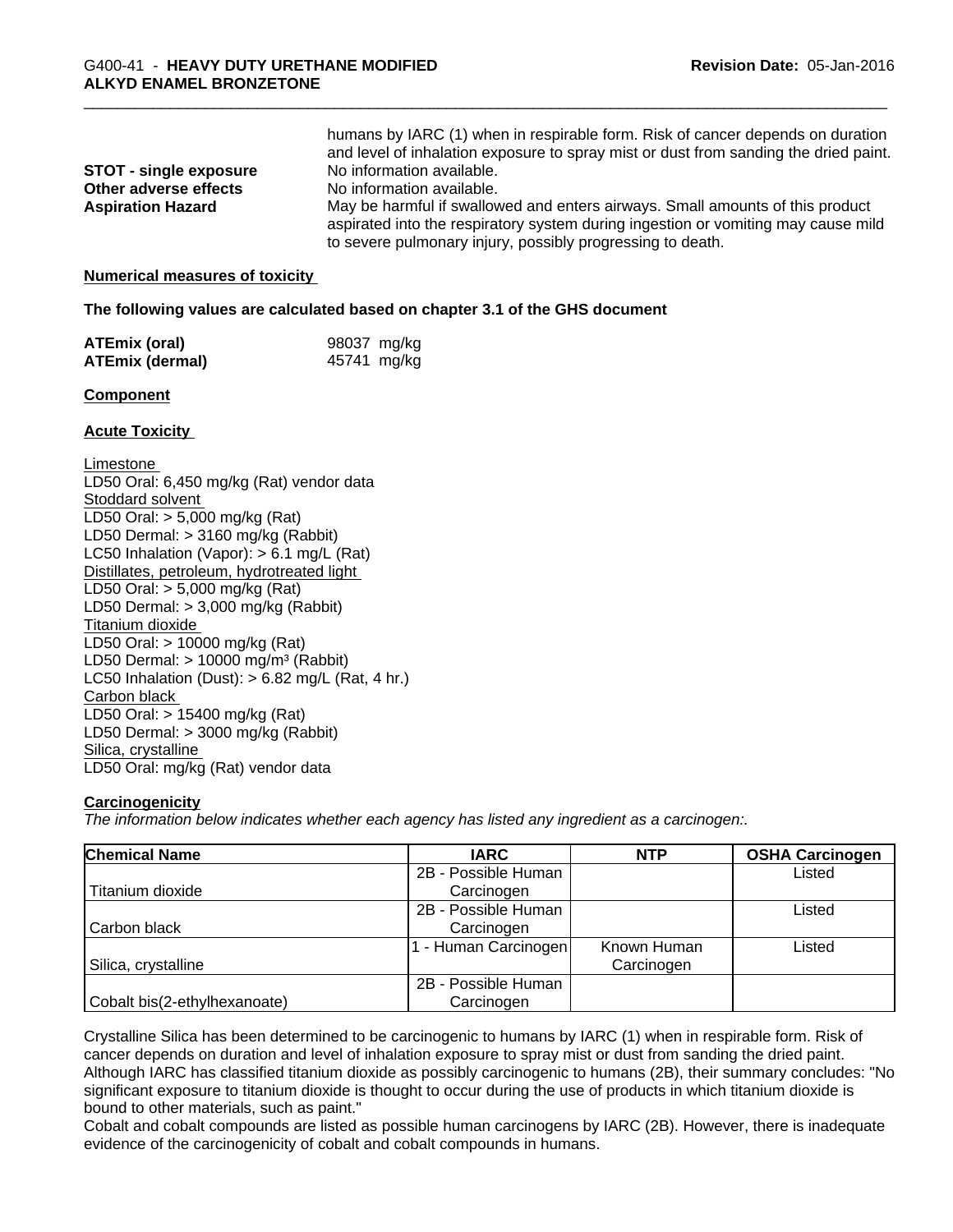#### **Legend**

IARC - International Agency for Research on Cancer NTP - National Toxicity Program OSHA - Occupational Safety & Health Administration

**12. ECOLOGICAL INFORMATION**

### **Ecotoxicity Effects**

The environmental impact of this product has not been fully investigated.

### **Product Information**

### **Acute Toxicity to Fish**

No information available

#### **Acute Toxicity to Aquatic Invertebrates**

No information available

#### **Acute Toxicity to Aquatic Plants**

No information available

#### **Persistence / Degradability**

No information available.

#### **Bioaccumulation / Accumulation**

No information available.

#### **Mobility in Environmental Media**

No information available.

#### **Ozone**

No information available

#### **Component**

### **Acute Toxicity to Fish**

Titanium dioxide  $\overline{\text{LC50:}}$  > 1000 mg/L (Fathead Minnow - 96 hr.)

# **Acute Toxicity to Aquatic Invertebrates**

No information available

# **Acute Toxicity to Aquatic Plants**

No information available

| 13. DISPOSAL CONSIDERATIONS |  |
|-----------------------------|--|
|-----------------------------|--|

| <b>Waste Disposal Method</b>   | Dispose of in accordance with federal, state, provincial, and local regulations.<br>Local requirements may vary, consult your sanitation department or<br>state-designated environmental protection agency for more disposal options. |
|--------------------------------|---------------------------------------------------------------------------------------------------------------------------------------------------------------------------------------------------------------------------------------|
| <b>Empty Container Warning</b> | Emptied containers may retain product residue. Follow label warnings even after<br>container is emptied. Residual vapors may explode on ignition.                                                                                     |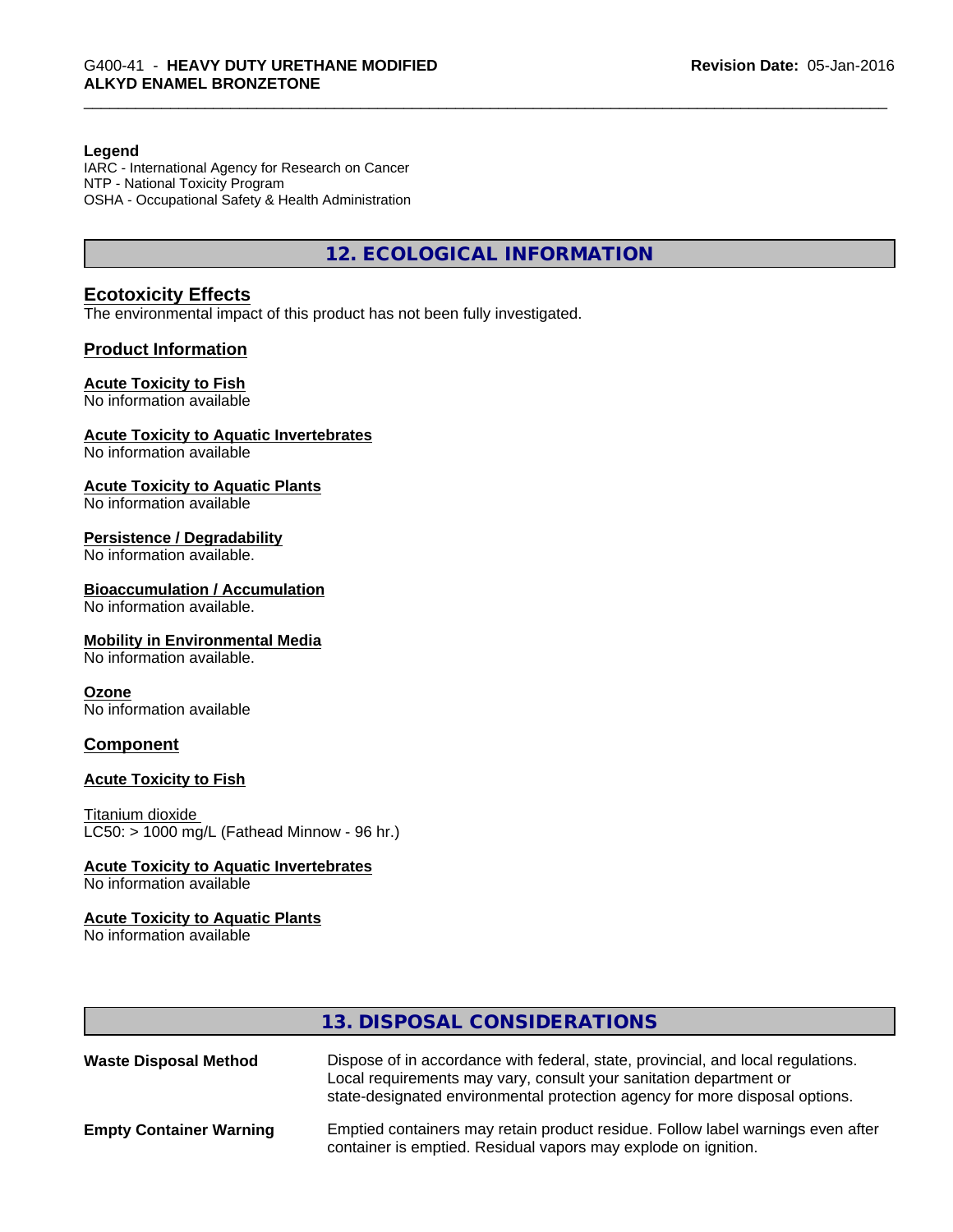# **14. TRANSPORT INFORMATION**

#### **DOT**

| <b>Proper Shipping Name</b>     | Paint                               |
|---------------------------------|-------------------------------------|
| <b>Hazard Class</b>             |                                     |
| UN-No                           | UN1263                              |
| <b>Packing Group</b>            | Ш                                   |
| <b>Reportable Quantity (RQ)</b> | Xylenes mixed isomers: RQ kg= 45.40 |
| <b>Description</b>              | UN1263, Paint, 3, III, RQ           |

In the US this material may be reclassified as a Combustible Liquid and is not regulated in containers of less than 119 gallons (450 liters) via surface transportation (refer to 49CFR173.120(b)(2) for further information).

| ICAO / IATA       | Contact the preparer for further information. |
|-------------------|-----------------------------------------------|
| <b>IMDG / IMO</b> | Contact the preparer for further information. |

**15. REGULATORY INFORMATION**

### **International Inventories**

| <b>TSCA: United States</b> | Yes - All components are listed or exempt. |
|----------------------------|--------------------------------------------|
| <b>DSL: Canada</b>         | Yes - All components are listed or exempt. |

# **Federal Regulations**

#### **SARA 311/312 hazardous categorization**

| Acute Health Hazard               | Yes |  |
|-----------------------------------|-----|--|
| Chronic Health Hazard             | Yes |  |
| Fire Hazard                       | Yes |  |
| Sudden Release of Pressure Hazard | Nο  |  |
| Reactive Hazard                   | Nο  |  |

### **SARA 313**

Section 313 of Title III of the Superfund Amendments and Reauthorization Act of 1986 (SARA). This product contains a chemical or chemicals which are subject to the reporting requirements of the Act and Title 40 of the Code of Federal Regulations, Part 372:

*None*

### **Clean Air Act,Section 112 Hazardous Air Pollutants (HAPs) (see 40 CFR 61)**

This product contains the following HAPs:

| Chemical Name                | <b>CAS-No</b> | Weight % (max) | <b>Hazardous Air Pollutant</b> |
|------------------------------|---------------|----------------|--------------------------------|
|                              |               |                | <u>(HAP)</u>                   |
| Cobalt bis(2-ethylhexanoate) | 136-52-7      |                | Listec                         |

# **State Regulations**

### **California Proposition 65**

This product may contain small amounts of materials known to the state of California to cause cancer or reproductive *harm.*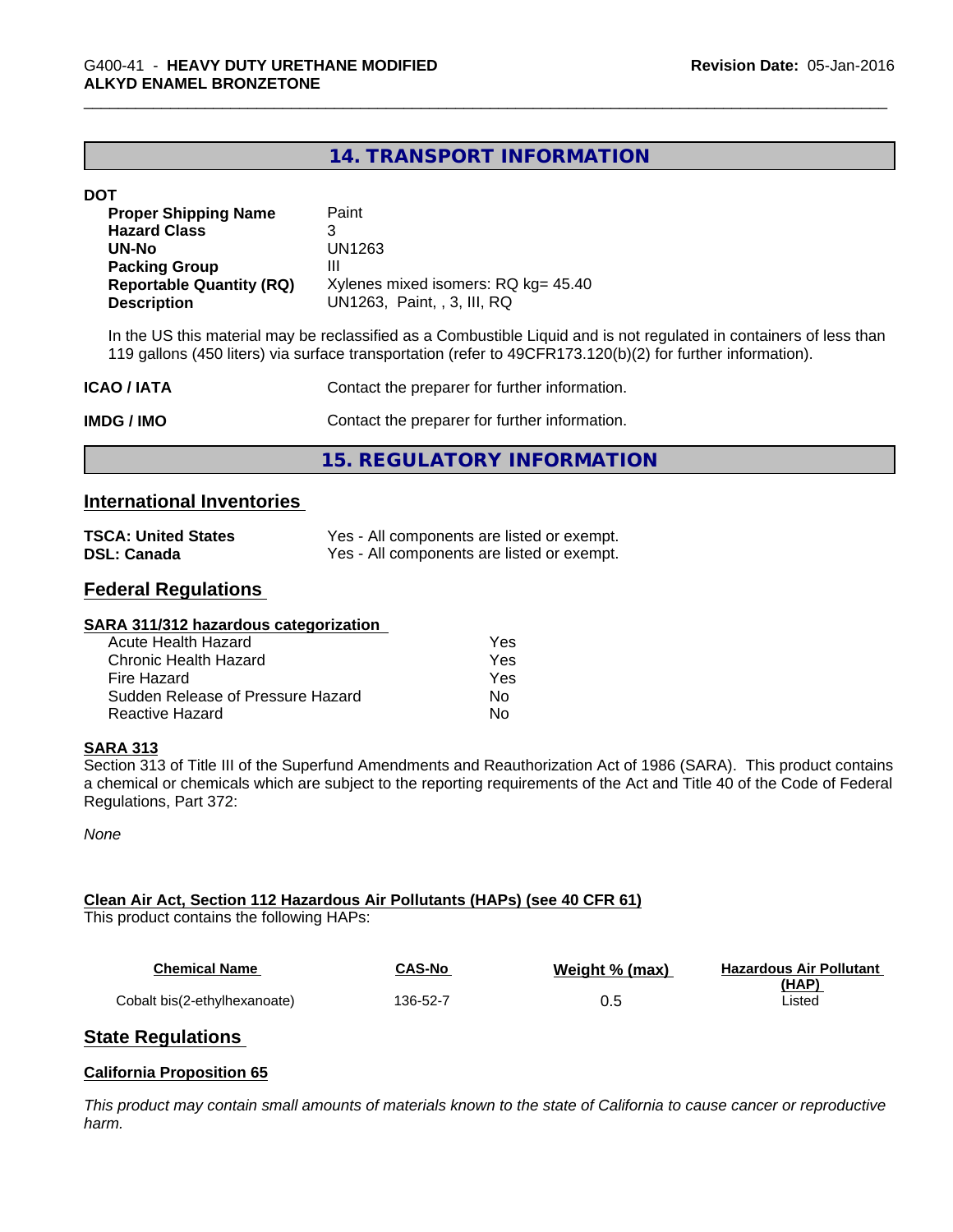### **State Right-to-Know**

| <b>Chemical Name</b>         | <b>Massachusetts</b> | <b>New Jersey</b> | Pennsylvania |
|------------------------------|----------------------|-------------------|--------------|
| Limestone                    |                      |                   |              |
| Stoddard solvent             |                      |                   |              |
| Talc                         |                      |                   |              |
| Titanium dioxide             |                      |                   |              |
| Carbon black                 |                      |                   |              |
| Silica, crystalline          |                      |                   |              |
| Cobalt bis(2-ethylhexanoate) |                      |                   |              |

#### **Legend**

X - Listed

# **16. OTHER INFORMATION**

#### **HMIS** - **Health:** 1\* **Flammability:** 2 **Reactivity:** 0 **PPE:** - **HMIS Legend**

- 0 Minimal Hazard
- 1 Slight Hazard
- 2 Moderate Hazard
- 3 Serious Hazard
- 4 Severe Hazard
- \* Chronic Hazard
- X Consult your supervisor or S.O.P. for "Special" handling instructions.

*Note: The PPE rating has intentionally been left blank. Choose appropriate PPE that will protect employees from the hazards the material will present under the actual normal conditions of use.*

*Caution: HMISÒ ratings are based on a 0-4 rating scale, with 0 representing minimal hazards or risks, and 4 representing significant hazards or risks. Although HMISÒ ratings are not required on MSDSs under 29 CFR 1910.1200, the preparer, has chosen to provide them. HMISÒ ratings are to be used only in conjunction with a fully implemented HMISÒ program by workers who have received appropriate HMISÒ training. HMISÒ is a registered trade and service mark of the NPCA. HMISÒ materials may be purchased exclusively from J. J. Keller (800) 327-6868.*

**WARNING!** If you scrape, sand, or remove old paint, you may release lead dust. LEAD IS TOXIC. EXPOSURE TO LEAD DUST CAN CAUSE SERIOUS ILLNESS, SUCH AS BRAIN DAMAGE, ESPECIALLY IN CHILDREN. PREGNANT WOMEN SHOULD ALSO AVOID EXPOSURE.Wear a NIOSH approved respirator to control lead exposure. Clean up carefully with a HEPA vacuum and a wet mop. Before you start, find out how to protect yourself and your family by contacting the National Lead Information Hotline at 1-800-424-LEAD or log on to www.epa.gov/lead.

| <b>Prepared By</b>                               | <b>Product Stewardship Department</b><br>Benjamin Moore & Co.<br>101 Paragon Drive<br>Montvale, NJ 07645<br>855-724-6802 |  |
|--------------------------------------------------|--------------------------------------------------------------------------------------------------------------------------|--|
| <b>Revision Date:</b><br><b>Revision Summary</b> | 05-Jan-2016<br>Not available                                                                                             |  |

#### Disclaimer

The information contained herein is presented in good faith and believed to be accurate as of the effective date shown above. This information is furnished without warranty of any kind. Employers should use this information only as a **supplement to other information gathered by them and must make independent determination of suitability and** completeness of information from all sources to assure proper use of these materials and the safety and health of employees. Any use of this data and information must be determined by the user to be in accordance with applicable **federal, provincial, and local laws and regulations.**